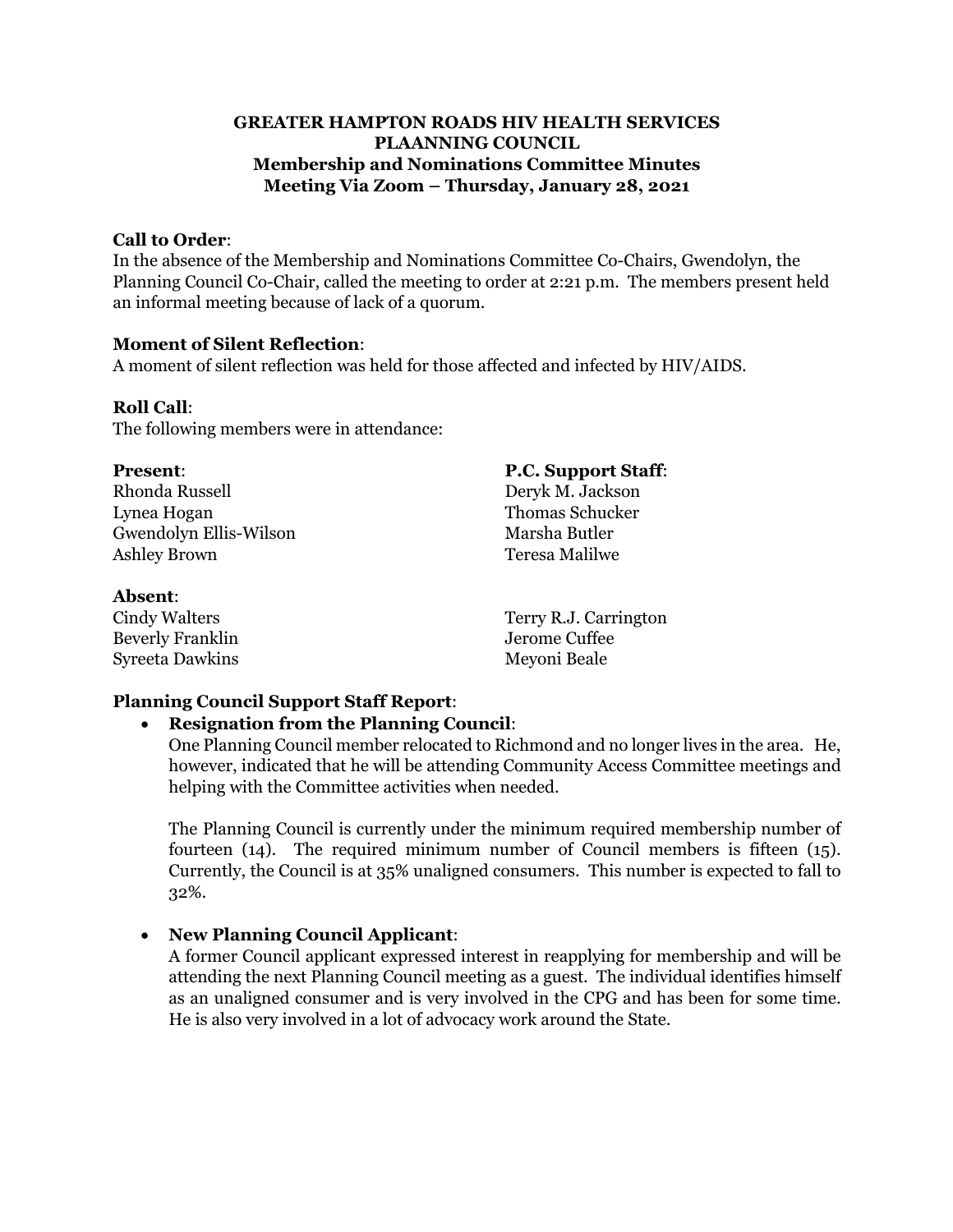## • **Planning Council Training:**

The Planning Council will be utilizing the Google Classrooms system of training and will no longer use LMS system. Google Classrooms is more user friendly.

## **Membership Recruitment Efforts:**

A review of the Norfolk TGA Matrix indicated that the following mandated slots are vacant:

## **Category 15: Representatives of Formerly Incarcerated**:

Ashley will work to help the committee identify an individual to fill the slot for the formerly incarcerated.

### **Category 10: State Government – State Medicaid Agency**:

State workers were currently focusing on the COVID-19 pandemic issue.

# **Category 8: Affected Communities, such as Historically underserved groups and Subpopulations and people with HIV disease**:

This is a category for representatives of affected individuals also; a partner, or parent of an infected person. The committee was requested to encourage people to join the Planning Council as the membership numbers are slowly going down. The number of unaligned consumers, currently at 35%, will potentially go down to 32%.

Category 13: The two individuals who served in this category are no longer on the Council.. One of the two members rotated off the Council and the other individual moved out of the area.

After extensive discussion about filling the mandated slots, especially categories 7 and 13, the committee agreed to send letters of invitation to eligible people and/or organizations to apply for Planning Council membership or to help by identifying someone from their organization/s willing to apply for membership. The letters of invitation should go out by March 1. Support Staff will submit a draft of the letter to the committee for review and approval before it is sent out.

### **Category 16: Hepatitis C Co-Infection:**

This can be filled by someone who is already in either category 8, or 15.

# • **Planning Council Membership Application**:

A recommendation by Support Staff to put the application form for Planning Council membership into a survey monkey format was accepted by the committee.

### **Public Comment and Discussion**:

There was no public comment or discussion.